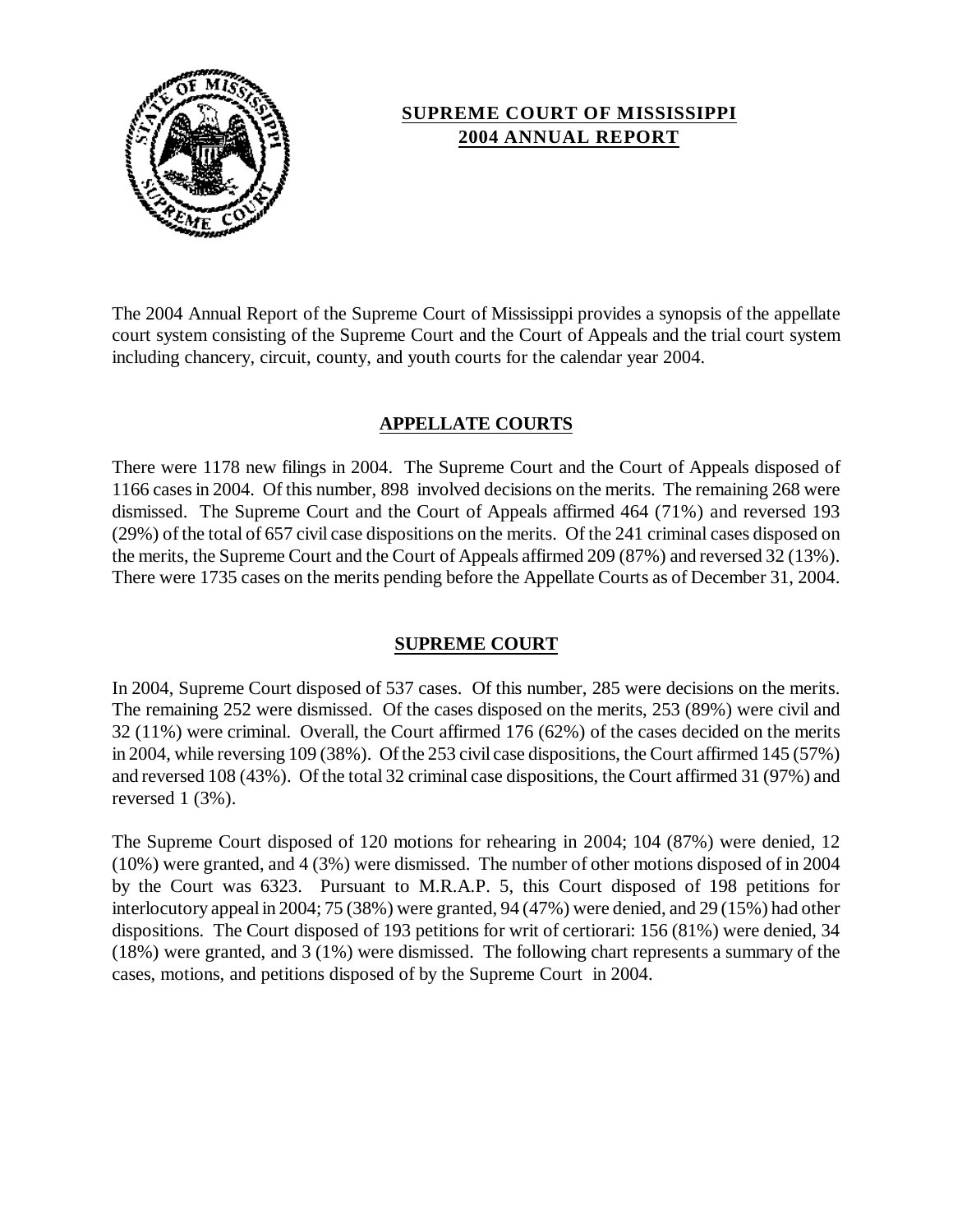

 The Supreme Court heard oral argument in 22 cases in 2004. The majority of cases disposed of by the Supreme Court originated in circuit court.

### **COURT OF APPEALS**

 In 2004, the Court of Appeals disposed of 629 cases. Of this number, 613 involved decisions on the merits. The remaining 16 were dismissed. Of the cases disposed of on the merits, 404 (66%) were disposed in 2004, while reversing 116 (19%). Of the total 404 civil case dispositions, the Court of Appeals affirmed 319 (79%) and reversed 85 (21%). Of the total 209 criminal case dispositions, the civil and 209 (34%) were criminal. Overall, the Court of Appeals affirmed 497 (81%) of the cases Court of Appeals affirmed 178 (85%) and reversed 31 (15%).

 The Court of Appeals disposed of 268 motions for rehearing in 2004: 254 (95%) were denied, 8 (3%) were granted, and 6 (2%) were dismissed. The number of other motions disposed of in 2004 was 975. The following chart represents a summary of the cases and motions disposed of by the Court of Appeals in 2004.